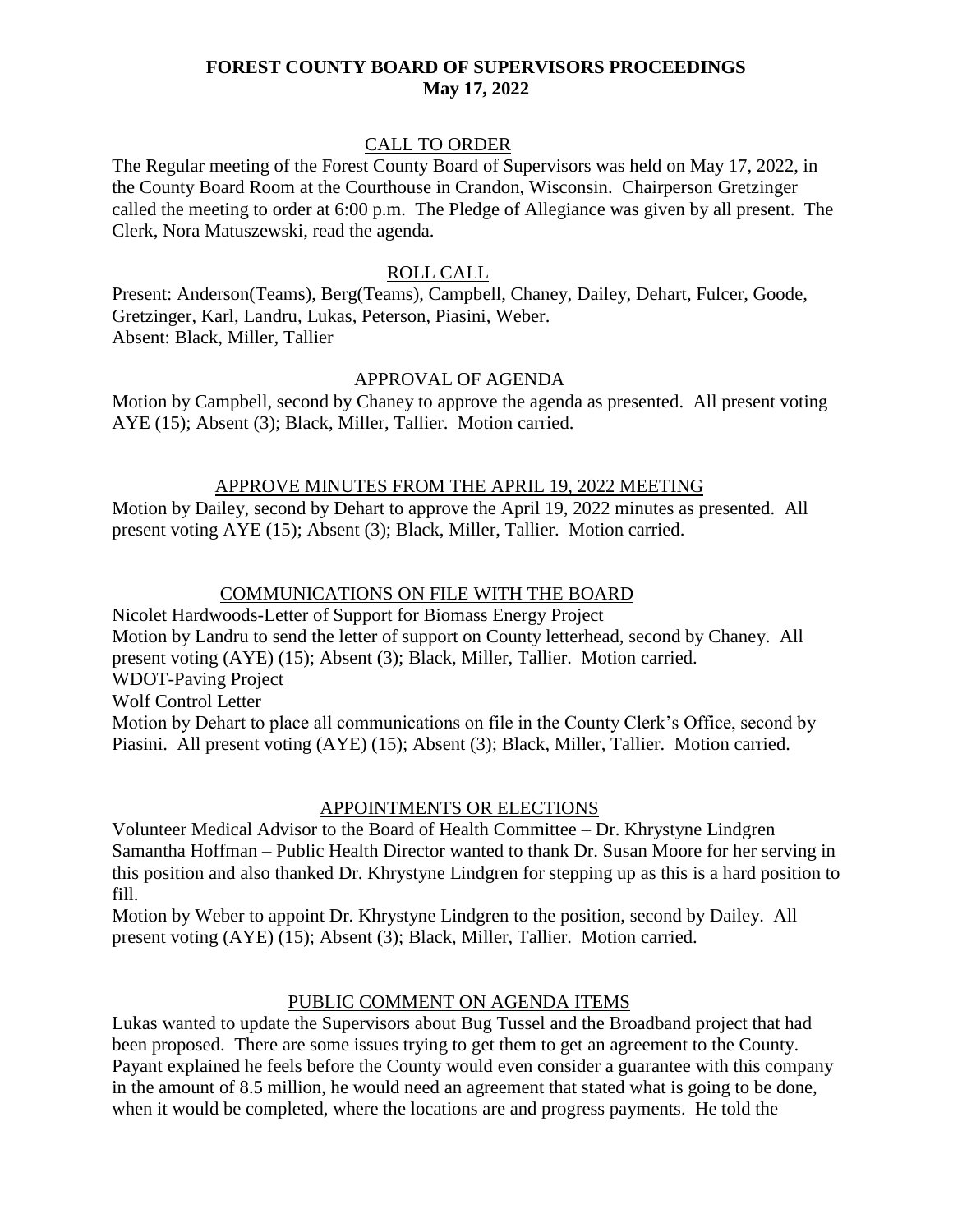## **FOREST COUNTY BOARD OF SUPERVISORS PROCEEDINGS May 17, 2022**

Supervisors there is a risk if the County would agree to a guarantee, even if the payments would be the responsibility of Bug Tussel. If they do not pay the County would be responsible. He was told he would get an agreement, but, has not received one yet.

Lukas also spoke of a new position for a FCEDP/Chamber director and the need for an MOU for this to happen. Payant has not received anything from Ferris on that either.

## PERSONAL APPEARANCES

Presentation – Representative from the CAP program:

Jake Wojciechowski from Upper Iowa University handed out literature and information on a program from the university that would benefit the county employees, their spouses and dependents. He told the Supervisors the program gave those enrolled flexibility and decreased costs in the tuition just for the County participating in the program. There was no cost to the County, only benefits for those enrolled, which is tailored to the working individual. This will be moved forward to Personnel and Finance and brought back to the next County Board in resolution form.

## Chairperson's Report:

Gretzinger updated everyone on the County Park. She told everyone the park opening will be pushed back to June 24<sup>th</sup>, a decision made by the Forestry Committee due to weather and setbacks because of it. She spoke to the Broadband as well. She informed the committee of the resignation of the Maintenance Supervisor and the Personnel's decision to move up the maintenance worker that has been working here for several months. She told everyone he has been doing a great job and the others who work with him are very impressed with his work.

#### Highway – Campbell

He told everyone the Highway is working on pot holes and the next step would be preparing the plan. The employees built some very nice bins for the department.

#### Forestry/Park – Chaney

Chaney followed up on Gretzinger's remarks about the Park and added that it is going forward a lot better than he thought it would. He also told everyone the Forestry staff is marking timber and getting jobs out.

## Zoning – Karl

The permitting has slowed down right now, as most people did their permitting early. He told the Supervisors the committee will be bringing forth resolutions next month pertaining to fees. He also told the Supervisors of his concern with contractors not following the rules and the need to crack down on them, because it is not fair to the contractors who do.

#### Building/Finance/FCEDP – Lukas

The Building renovations are going well, just tying up some loose ends. He spoke of the dome and the need to get it repaired. He said the drone pictures Musson had from The Land Information were impressive.

The Finance is working on the Broadband projects.